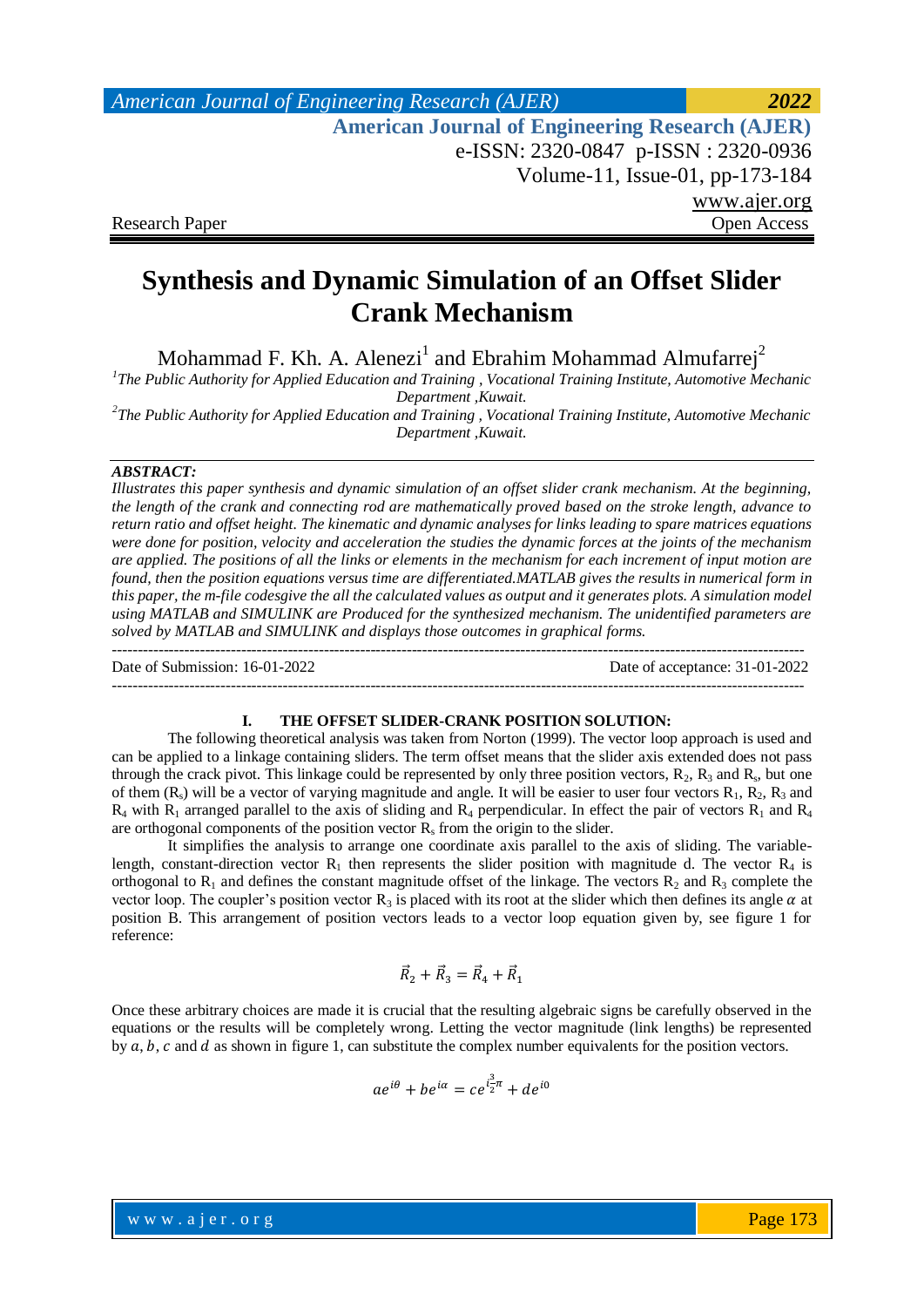

Figure 1: Position vector loop for offset slider-crank linkage.

Substitute the Euler equivalents:

$$
ae^{i\theta} + be^{i\alpha} = ce^{i\frac{3}{2}\pi} + de^{i0}
$$

$$
a(\cos\theta + i\sin\theta) + b(\cos\alpha + i\sin\alpha) = c\left(\cos\frac{3}{2}\pi + i\sin\frac{3}{2}\pi\right) + d(\cos 0 + i\sin 0)
$$

Separate the real and imaginary components: Real part  $(x \text{ component})$ :

$$
a\cos\theta + b\cos\alpha = c\cos\left(\frac{3}{2}\pi\right) + d\cos 0
$$

Imaginary part  $(y$  component):

$$
a\sin\theta + b\sin\alpha = c\sin\left(\frac{3}{2}\pi\right) + d\sin\theta
$$

Want to solve the two set equation simultaneously for the two unknowns, link length  $d$  and link angle  $\alpha$ . The independent variable is crank angle  $\theta$ . Link lengths  $a$  and  $b$  and the offset  $c$  are known.

$$
a \cos \theta + b \cos \alpha = d
$$
  

$$
a \sin \theta + b \sin \alpha = -c
$$

Solution for  $\alpha$  and  $d$  are given by:

$$
\alpha = \sin^{-1}\left(\frac{-c - a\sin\theta}{b}\right)
$$

$$
d = a\cos\theta + b\cos\alpha
$$

In order to complete the design, taken into account the following specifications:

- 1. Stroke length of slider block  $C = 100$  mm
- 2. Advance-to-return time ratio,  $T_R = 1.25$

3. Offset height 
$$
h = 30 \, \text{mm}
$$



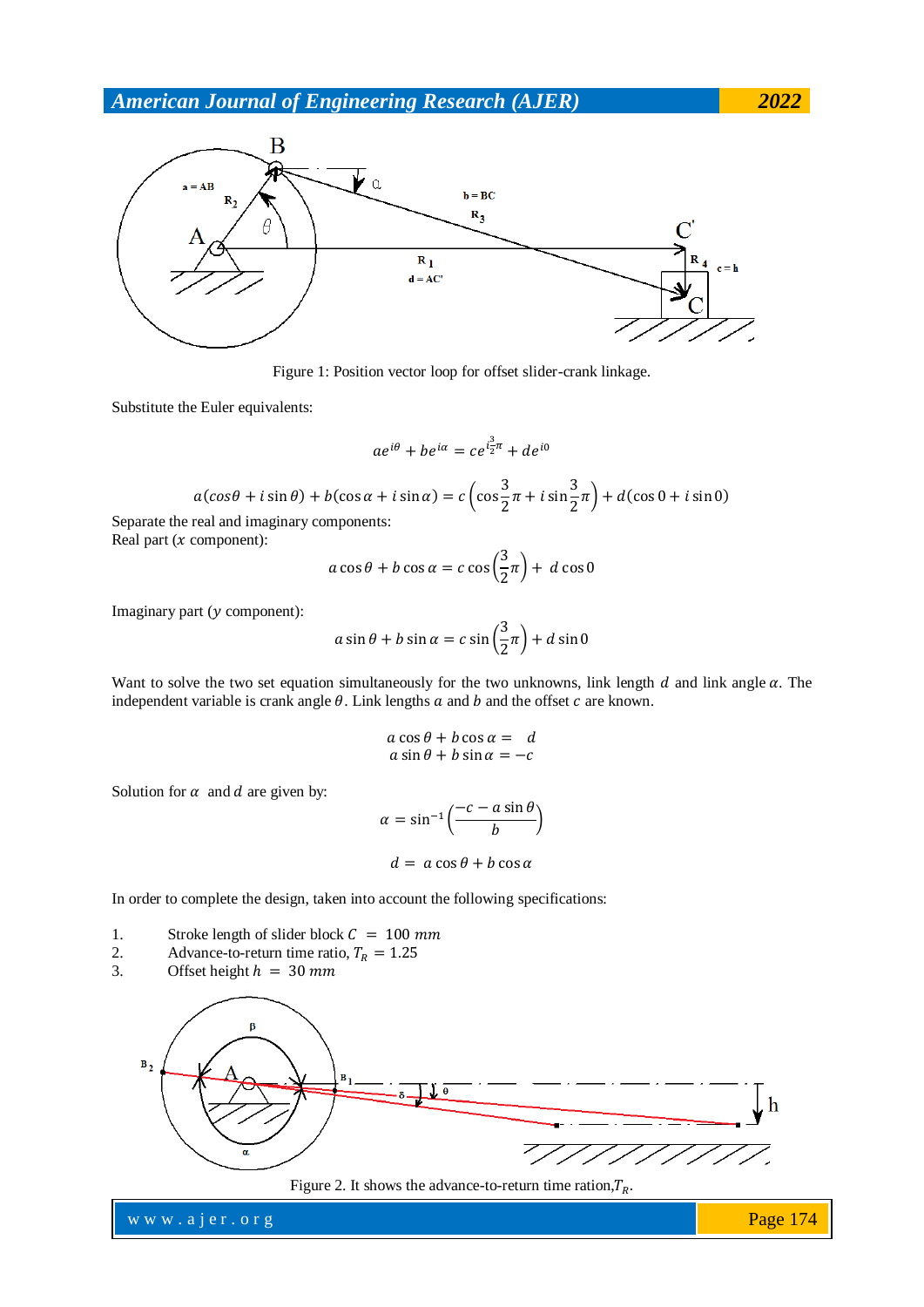Verified that the lengths of the crank  $(a = AB = 47 \text{ mm})$  and the connecting rod  $(b = BC = 105 \text{ mm})$  are satisfied. The following equations are derived from the figure 2.

$$
\sin \delta = \frac{-h}{BC - AB}
$$

$$
\sin \theta = \frac{-h}{AB + BC}
$$

$$
\psi = \delta - \theta
$$

The advance-to-return time ratio is defined as:

$$
T_R = \frac{\alpha}{\beta} = \frac{\pi - \psi}{\pi + \psi} = 1.25
$$

Thus,

$$
\psi = -\frac{\pi}{9} \approx -20^0
$$

On the other hand, from figure 2 and cosine law, got:

$$
L^{2} = (BC - AB)^{2} + (AB + BC)^{2} - 2(BC - AB)(AB + BC)\cos\psi
$$

 $\psi = \delta - \theta$ 

In addition, known that:

Thus,

$$
\delta - \theta = \psi
$$

$$
\sin^{-1}\left(\frac{-h}{BC - AB}\right) - \sin^{-1}\left(\frac{-h}{AB + BC}\right) = \psi
$$

With,  $h = 30$  mm, will have:

$$
\sin^{-1}\left(\frac{-30}{BC - AB}\right) - \sin^{-1}\left(\frac{-30}{AB + BC}\right) = -\frac{\pi}{9}
$$

Will take into account that:

$$
L^{2} = (BC - AB)^{2} + (AB + BC)^{2} - 2(BC - AB)(AB + BC)\cos\psi
$$

With

$$
\cos \psi = \cos \left( -\frac{\pi}{9} \right) \approx 0.93969
$$

$$
L^2 = (100 \text{ mm})^2 = 10000 \text{ mm}^2
$$

$$
\chi_1 \equiv BC - AB
$$

$$
\chi_2 \equiv AB + BC
$$

got:

$$
\chi_1^2 + \chi_2^2 - 2\cos\left(-\frac{\pi}{9}\right)\chi_1\chi_2 - 10000 = 0
$$

www.ajer.org where  $\mathcal{L} = \mathcal{L} \left( \mathcal{L} \right)$  is the set of  $\mathcal{L} \left( \mathcal{L} \right)$ 

Page 175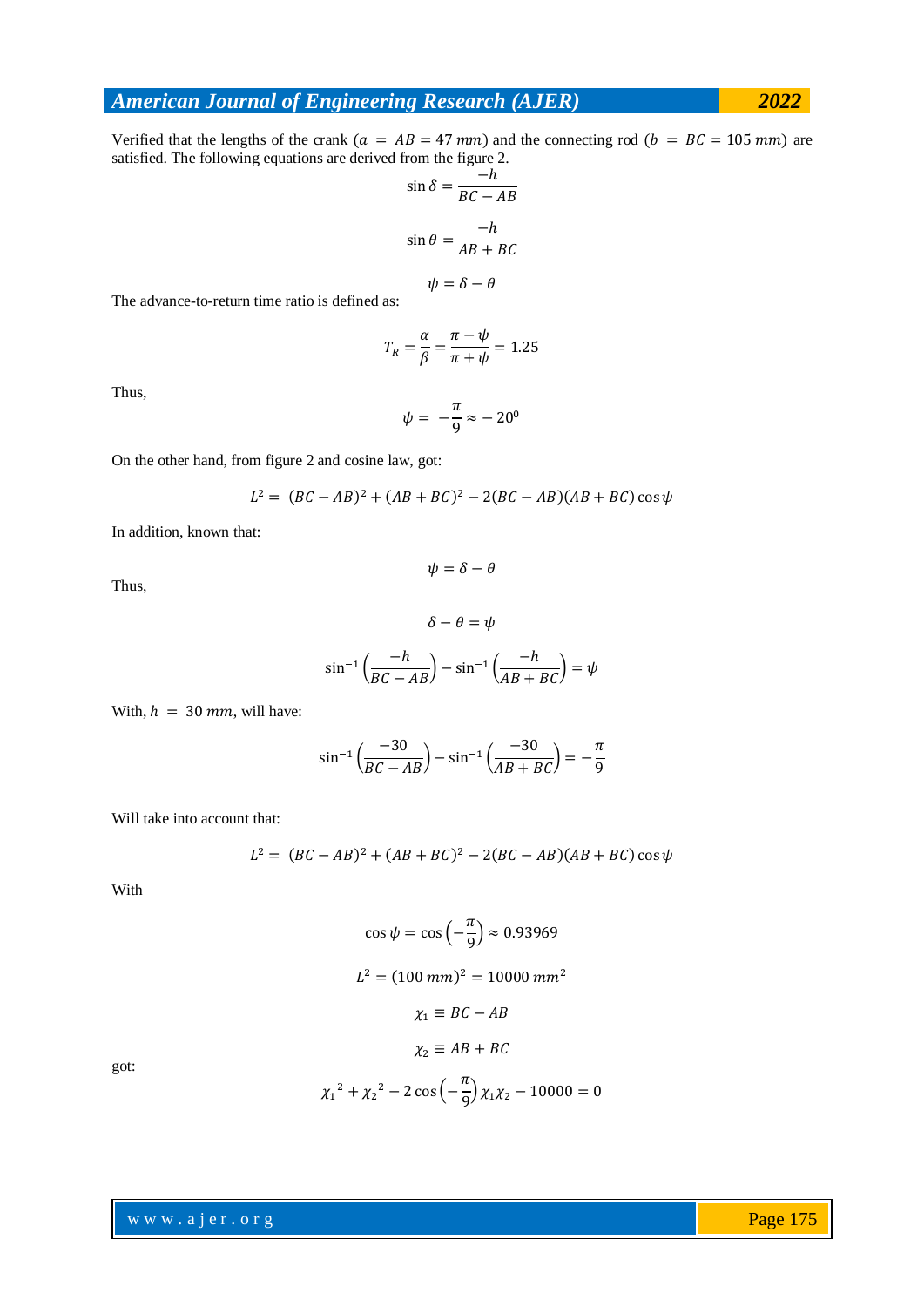Solving for  $\chi_1$  as a function of  $\chi_2$ :

$$
\chi_1 = \frac{-b \pm \sqrt{b^2 - 4ac}}{2a} , \qquad a = 1 , \qquad b = -2\cos\left(-\frac{\pi}{9}\right)\chi_2 , \qquad c = \chi_2^2 - 10000
$$

$$
\chi_1 = \frac{2\cos\left(-\frac{\pi}{9}\right)\chi_2 \pm \sqrt{\left(2\cos\left(-\frac{\pi}{9}\right)\chi_2\right)^2 - 4\left(\chi_2^2 - 10000\right)}}{2}
$$

$$
\chi_1 = \frac{2\cos\left(-\frac{\pi}{9}\right)\chi_2 \pm \sqrt{40000 - 4\chi_2^2\sin^2\left(-\frac{\pi}{9}\right)}}{2}
$$
 *valid for*  $0 \le \chi_2 \le \frac{100}{\sin\left(\frac{\pi}{9}\right)}$ 

In addition, will have the equation:

$$
\sin^{-1}\left(\frac{-30}{\chi_1}\right) - \sin^{-1}\left(\frac{-30}{\chi_2}\right) = -\frac{\pi}{9}
$$

Solved the unknown variables  $\chi_1$  and  $\chi_2$  graphically. Will take the positive solution for the quadratic equation then found that there is not solution for  $\chi_2$  and  $\chi_1$  as can be seen in figure 3.

$$
f(\chi_2) = \sin^{-1}\left(\frac{-30}{\frac{2\cos(-\frac{\pi}{9})\chi_2 + \sqrt{40000 - 4\chi_2^2 \sin^2(-\frac{\pi}{9})}}{2}}\right) - \sin^{-1}\left(\frac{-30}{\chi_2}\right) + \frac{\pi}{9} = 0
$$

For this relation there is not solution for  $\chi_2$  and  $\chi_1$ .



Figure 3: It shows the graphical method to find the solution for  $\chi_2$ , however, didn't find any solution. have taken into account the positive root square in the quadratic equation.

On the other hand,take the negative solution for the quadratic equation and found that there is a solution for  $\chi_2$ and  $\chi_1$  as can be seen in figure 4 and figure 5.

$$
g(\chi_2)^{-1} = \sin^{-1} \left( \frac{-30}{\frac{2\cos\left(-\frac{\pi}{9}\right)\chi_2 - \sqrt{40000 - 4\chi_2^2 \sin^2\left(-\frac{\pi}{9}\right)}}{2}} \right) - \sin^{-1}\left(\frac{-30}{\chi_2}\right) + \frac{\pi}{9} = 0
$$

www.ajer.org where  $\mathcal{L} = \mathcal{L} \left( \mathcal{L} \right)$  is the set of  $\mathcal{L} \left( \mathcal{L} \right)$ 

Page 176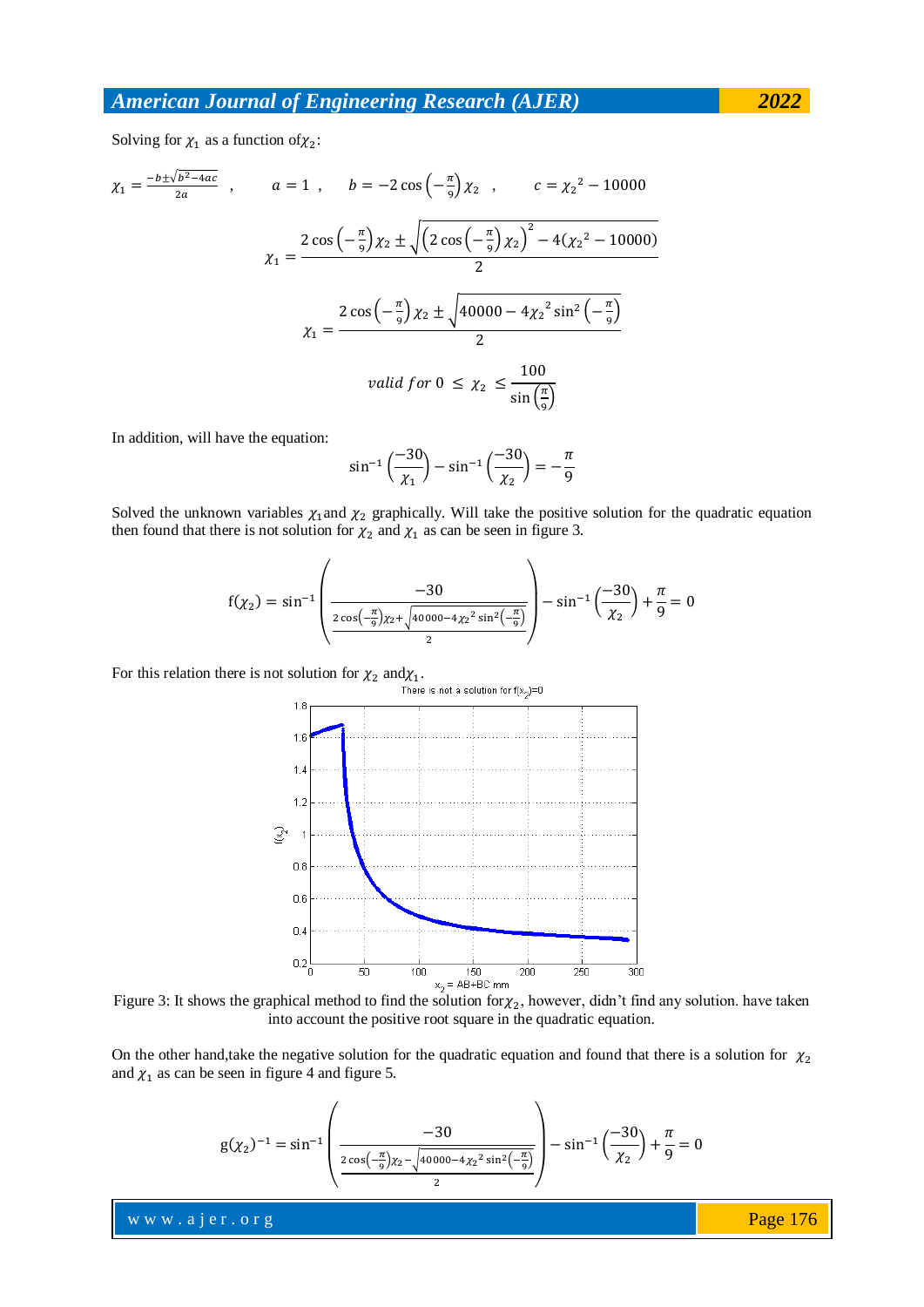For this relation there are solutions for both  $\chi_2$  and  $\chi_1$ .



Figure 5. It shows the graphical solution for  $\chi_2 \approx 152.2050$  and  $\chi_1 \approx 57.6441$ .

Found the auxiliary variables  $\chi_2 \approx 152.2050$  and  $\chi_1 \approx 57.6441$ .<br> $\chi_2 = RC - AB \approx 57.6441$  $\chi$ 

$$
\chi_1 = BC - AD \approx 37.6441
$$
  

$$
\chi_2 \equiv AB + BC \approx 152.2050
$$

Then

$$
BC \approx 104.92455 \, mm \quad , \quad AB \approx 47.28045 \, mm
$$

As can see the probe is verified. **Velocity equation:**

Given the position equation is terms of Euler angles:

$$
ae^{i\theta} + be^{i\alpha} = ce^{i\frac{3}{2}\pi} + de^{i0}
$$

Taking time derivate, got:

$$
a i \frac{d\theta}{dt} e^{i\theta} + bi \frac{d\alpha}{dt} e^{i\alpha} = \frac{d(d)}{dt}
$$

$$
a\omega_{\theta} i e^{i\theta} + b i \omega_{\alpha} e^{i\alpha} = V_d
$$

$$
a \omega_{\theta} i (\cos \theta + i \sin \theta) + b i \omega_{\alpha} (\cos \alpha + i \sin \alpha) = V_{d}
$$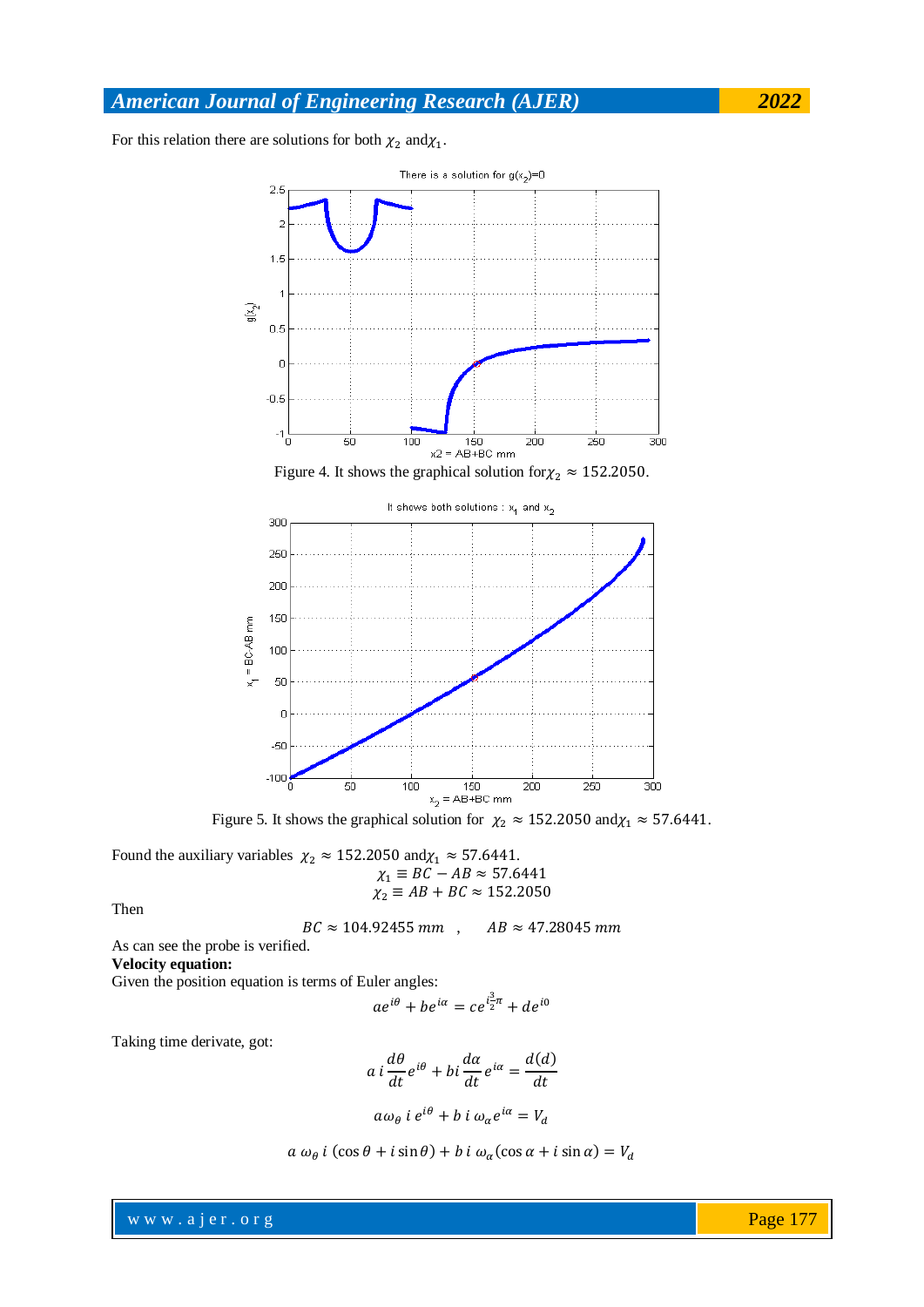$a \omega_{\theta} i \cos \theta - a \omega_{\theta} \sin \theta + b i \omega_{\alpha} \cos \alpha - b \omega_{\alpha} \sin \alpha = V_{d}$ 

Split into two simultaneous equations:

$$
V_d + b \omega_\alpha \sin \alpha = -a \omega_\theta \sin \theta
$$
  
- b \omega\_\alpha \cos \alpha = a \omega\_\theta \cos \theta  

$$
\begin{bmatrix} 1 & b \sin \alpha \\ 0 & -b \cos \alpha \end{bmatrix} \begin{bmatrix} V_d \\ \omega_\alpha \end{bmatrix} = \begin{bmatrix} -a \omega_\theta \sin \theta \\ a \omega_\theta \cos \theta \end{bmatrix}
$$

**Acceleration equation:**

Finally, velocity equation:

$$
\frac{d}{dt} \left( a \omega_{\theta} i e^{i\theta} \right) + \frac{d}{dt} \left( b \omega_{\alpha} i e^{i\alpha} \right) = \frac{d}{dt} \left( V_a \right)
$$

 $a\omega_{\theta}$  i  $e^{i\theta} + b \omega_{\alpha}$ i  $e^{i\theta}$ 

 $a\dot{\omega}_{\theta}$  i  $e^{i\theta} - a\omega_{\theta}^2 e^{i\theta} + b\dot{\omega}_{\alpha}$  i  $e^{i\alpha} - b\omega_{\alpha}^2 e^{i\alpha} = \dot{V}_d$ 

$$
a \dot{\omega}_{\theta} i (\cos \theta + i \sin \theta) - a \omega_{\theta}^{2} (\cos \theta + i \sin \theta)
$$
  
+  $b \dot{\omega}_{\alpha} i (\cos \alpha + i \sin \alpha) - b \omega_{\alpha}^{2} (\cos \alpha + i \sin \alpha) = \dot{V}_{d}$ 

$$
a\dot{\omega}_{\theta} i\cos\theta - a\dot{\omega}_{\theta}\sin\theta - a\omega_{\theta}^{2}\cos\theta - a\omega_{\theta}^{2} i\sin\theta
$$
  
+  $b\dot{\omega}_{\alpha} i\cos\alpha - b\dot{\omega}_{\alpha}\sin\alpha - b\omega_{\alpha}^{2}\cos\alpha - b\omega_{\alpha}^{2} i\sin\alpha = \dot{V}_{d}$ 

Real part:

$$
\dot{V}_d + b \dot{\omega}_\alpha \sin \alpha = -a \dot{\omega}_\theta \sin \theta - a \omega_\theta^2 \cos \theta - b \omega_\alpha^2 \cos \alpha
$$

Imaginary part:

$$
-b \omega_{\alpha} \cos \alpha = a \omega_{\theta} \cos \theta - a \omega_{\theta}^{2} \sin \theta - b \omega_{\alpha}^{2} \sin \alpha
$$

Finally, acceleration equation in matrix form is given by:

$$
\begin{bmatrix} 1 & b \sin \alpha \\ 0 & -b \cos \alpha \end{bmatrix} \begin{bmatrix} \dot{V}_d \\ \dot{\omega}_\alpha \end{bmatrix} = \begin{bmatrix} -a\dot{\omega}_\theta \sin \theta - a\omega_\theta^2 \cos \theta - b\omega_\alpha^2 \cos \alpha \\ a\dot{\omega}_\theta \cos \theta - a\omega_\theta^2 \sin \theta - b\omega_\alpha^2 \sin \alpha \end{bmatrix}
$$

The two unknowns in this matrix equation are the angular acceleration of link BC,  $\dot{\omega}_\alpha$  and the linear acceleration of link AC', $\dot{V}_d$ 

#### **Initial conditions:**

 $h = c = 30$  mm, $a = 47$  mm, $b = 105$  mm, $\theta_{init} = 0$ 

| Local variable                             | <b>Initial conditions</b> |
|--------------------------------------------|---------------------------|
| Crank angle, $\theta_{init}$               | 0 rad                     |
| Connecting rod angle, $\alpha_{init}$      | $-16.60154959$ rad        |
| Speed of Crank, $\omega_{\theta}$          | 376.99111 rad/s           |
| Speed of connecting rod, $\omega_{\alpha}$ | $-176.0886892 rad/s$      |
| Speed of slider-block, $V_d$               | $-5282.660677$ mm/s       |
| Slider-block displacement, $d_{init}$      | 147.6230589mm             |

The calculation for above schedule in Appendix B.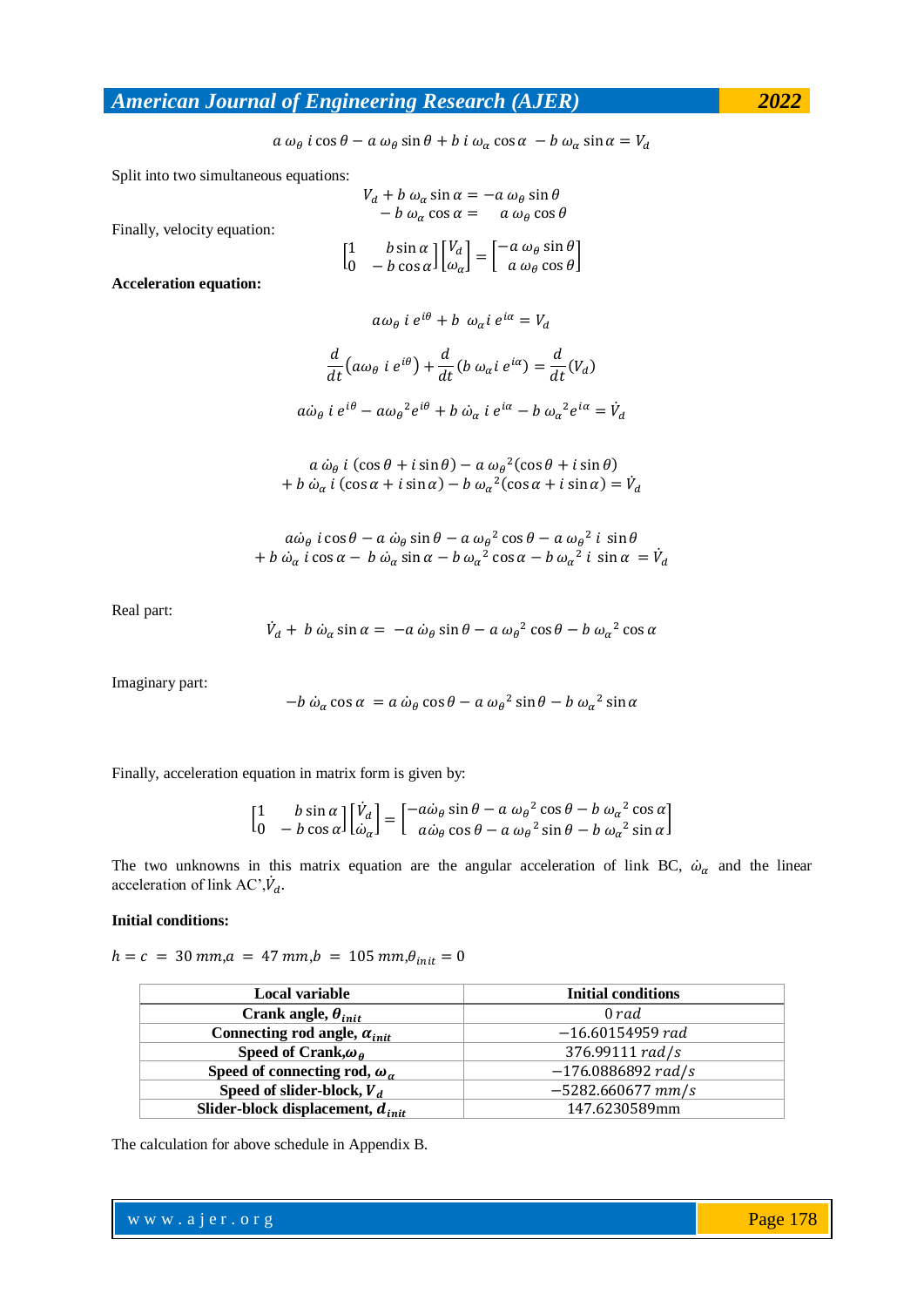#### **Simulink worksheet:**

Design a simulation written in Simulink in order to get displacement/time of the offset slider-crank. See figure 6.



Figure 6: It shows Simulink worksheet of the Acceleration matrix equation.

Result of the acceleration/velocity/position matrix equation for the offset slider-crank:

**Displacement/time offset slider-crank block C.** 



Figure 7: It shows the displacement/time of the slider-block C.



Figure 8: It shows linear velocity of the offset slider-crank at position C,  $V_d$ (mm/s) as a function of time (s).



Figure 9: It shows angular acceleration  $\alpha$  (rad/s<sup>2</sup>) as a function of time(s).

#### **The coupler curve**

The coupler curve of the centre of mass of connecting rod  $BC$  is calculated from the following polar equation: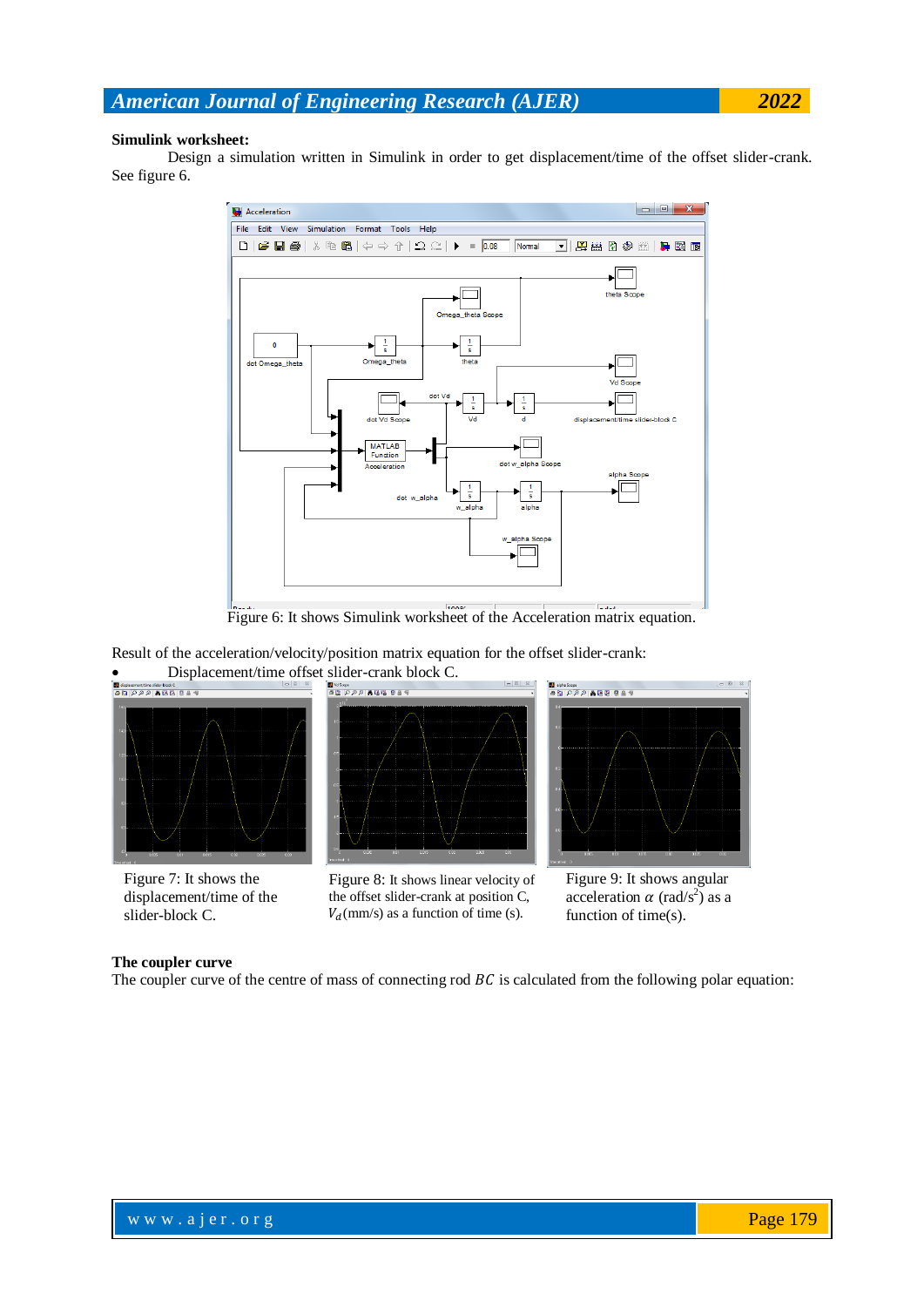

It shows the Origen position (green-star), i.e. the position of the point  $A$ . The red circle shows the position of point  $B$ . The blue curve shows the centre of mass of connecting rod  $B$ *C*i.e. the coupler curve.

#### **Force equation:**

In order to determine the forces at the joints and the driving torque needed on the offset crank to provide the specified accelerations. A kinematic analysis must have previously been done and determine all position, velocity and acceleration information for the offset slider crank.

Force equation for link  $AB$ , see figure 10:



Figure 10: The crank AB has a mass of 0.9 kg and a moment of inertia of 3000 kg.mm<sup>2</sup> about a rotational axis through its centre of mass.

 $m_2 = 0.9 kg$ ,  $I_{G_2} = 3000 kg mm^2$ 

The vectors  $\overrightarrow{R}_{32}$  and  $\overrightarrow{R}_{12}$  are a function of  $\theta$  angle.

$$
\vec{R}_{32} = \frac{1}{2} a e^{i \theta}, \vec{R}_{12} = -\frac{1}{2} a e^{i \theta}
$$

$$
\vec{a}_{G_2} = \frac{1}{2} a \dot{\omega}_{\theta} i e^{i \theta} - \frac{1}{2} a \omega_{\theta}^2 e^{i \theta}
$$

Force equation for link  $BC$ , see figure 11:

$$
F_{43_x} - F_{32_x} = m_3 a_{G_{3x}}
$$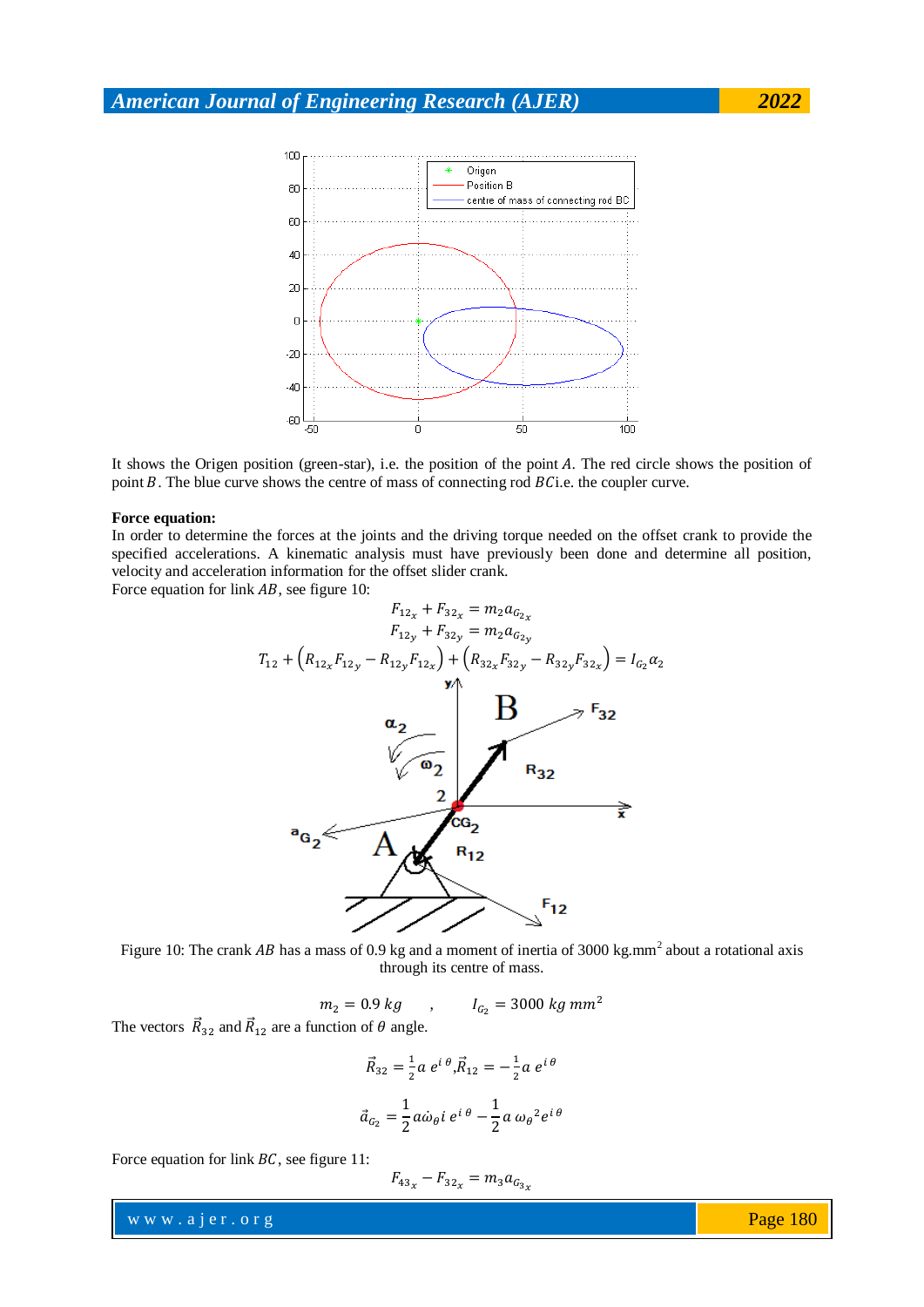

Figure 11: The connecting rod BC has a mass of 0.2 kg and a moment of inertia of 430 kg.mm<sup>2</sup> about a rotational axis through its centre of mass.

$$
m_3 = 0.2 \ kg
$$
,  $I_{G_2} = 430 \ kg \ mm^2$ 

The vectors  $\overrightarrow{R}_{23}$  and  $\overrightarrow{R}_{43}$  is a function of  $\alpha$  angle.

$$
\vec{R}_{23} = -\frac{1}{2}b e^{i\alpha} , \vec{R}_{43} = \frac{1}{2}b e^{i\alpha}
$$
  

$$
\vec{a}_{G_3} = \frac{1}{2}b\dot{\omega}_{\alpha} i e^{i\alpha} - \frac{1}{2}b \omega_{\alpha}^2 e^{i\alpha}
$$

Force equation for block at  $C$ , see figure 12:

$$
F_{14_x} - F_{43_x} = m_4 a_{G_{4x}}
$$
  
\n
$$
F_{14y} - F_{43y} = m_4 a_{G_{4y}} = 0
$$
  
\n
$$
(R_{14_x} F_{14y} - R_{14_y} F_{14x}) - (R_{34_x} F_{43_y} - R_{34_y} F_{43x}) = I_{G_4} \alpha_4
$$



Figure 12: The block  $C$  has pure translation movement.

For the offset slider-crank analysed the block is in pure translation against the stationary ground plane; thus it can have no angular acceleration or angular velocity. Also, its linear acceleration has no *y* component.

$$
\alpha_4=0\,,\qquad\qquad a_{G_{4y}}=0
$$

The slider block C has a mass of 1.2 kg.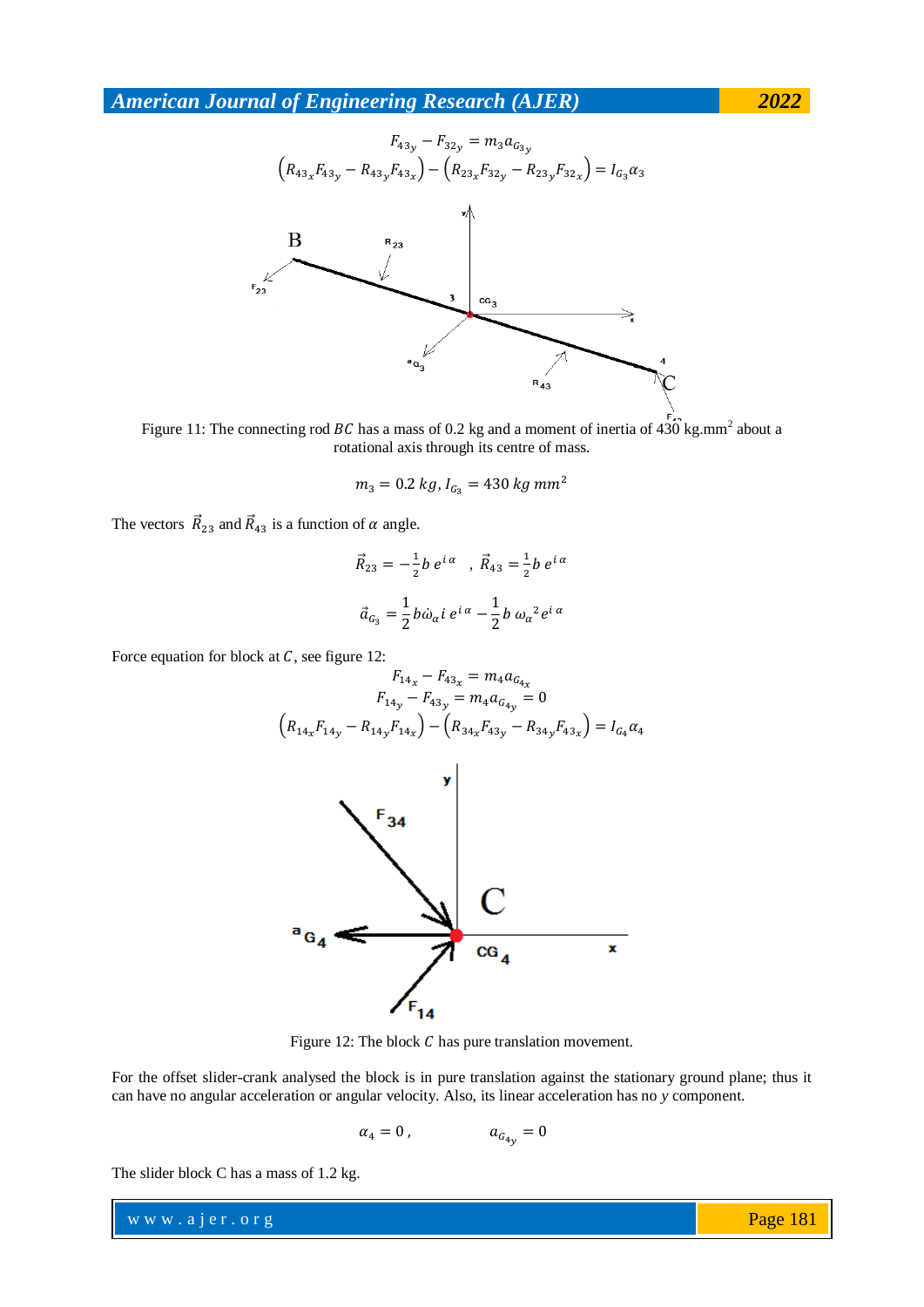$m_4 = 1.2 kg$ 

The component vector  $a_{G_{4n}}$  is a function of  $\alpha$  angle.

$$
a_{G_{4x}} = -b\omega_{\alpha}\sin\alpha - b\omega_{\alpha}^{2}\cos\alpha
$$

Additionally, assume friction at the interfaces and weights of all links are negligible  $(F_{14_x} = 0)$  and the mechanism is running under no external load.

Finally, the dynamical system is defined by the following matrix relationship:

$$
\begin{bmatrix} 1 & 0 & 1 & 0 & 0 & 0 & 0 & 0 \\ 0 & 1 & 0 & 1 & 0 & 0 & 0 & 0 \\ -R_{12_y} & R_{12_x} & -R_{32_y} & R_{32_x} & 0 & 0 & 0 & 1 \\ 0 & 0 & -1 & 0 & 1 & 0 & 0 & 0 \\ 0 & 0 & 0 & -1 & 0 & 1 & 0 & 0 \\ 0 & 0 & R_{23_y} & -R_{23_x} & -R_{43_y} & R_{43_x} & 0 & 0 \\ 0 & 0 & 0 & -1 & 0 & 0 & 0 \\ 0 & 0 & 0 & 0 & -1 & 0 & 0 & 0 \\ 0 & 0 & 0 & 0 & 0 & -1 & 1 & 0 \end{bmatrix} \times \begin{bmatrix} F_{12_x} \\ F_{12_y} \\ F_{32_x} \\ F_{32_y} \\ F_{43_x} \\ F_{43_x} \\ F_{43_y} \\ F_{44_y} \\ F_{45_y} \\ F_{46_x} \\ F_{47_y} \end{bmatrix} = \begin{bmatrix} m_2 a_{G_{2x}} \\ m_2 a_{G_{2y}} \\ m_2 a_{G_{3y}} \\ m_3 a_{G_{3y}} \\ m_3 a_{G_{3y}} \\ m_4 a_{G_{4x}} \\ m_4 a_{G_{4x}} \end{bmatrix}
$$

Summery the results: Appendix B

Simulink worksheet to solve force dynamic of the offset slider-crank, see figure 13:



Figure 13: It shows force analysis of the offset slider-crank.

#### **Results of the force analysis:**

1. A scope to show the reaction forces/time curve at the pivots  $A$ ,  $B$  and  $C$  and the normal reaction force exerted on the slider- block by the guide way.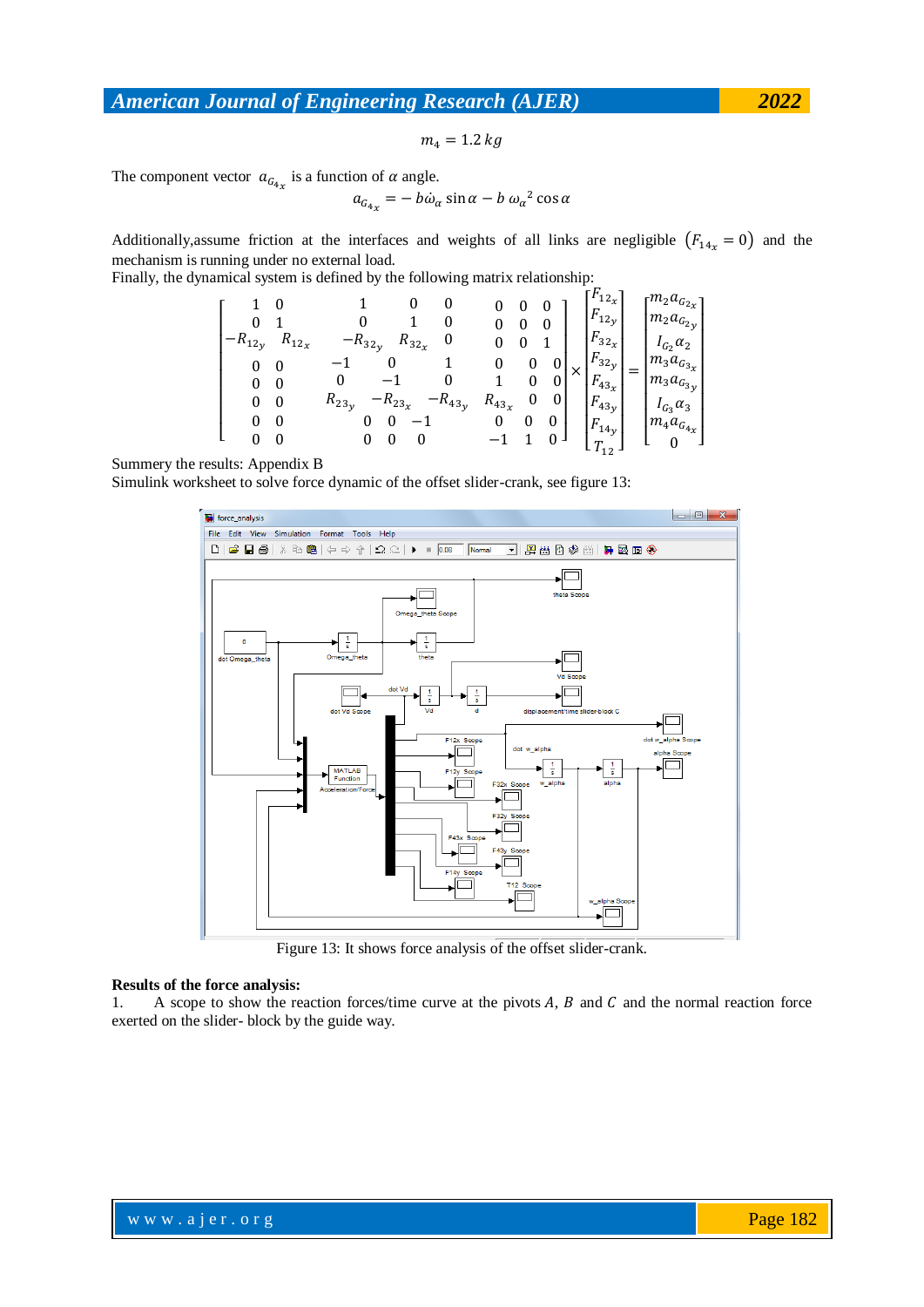





Figure 15: It shows reaction force/time curve at pivot  $B$ .



Figure 16: It shows reaction force/time curve at pivot  $C$ .